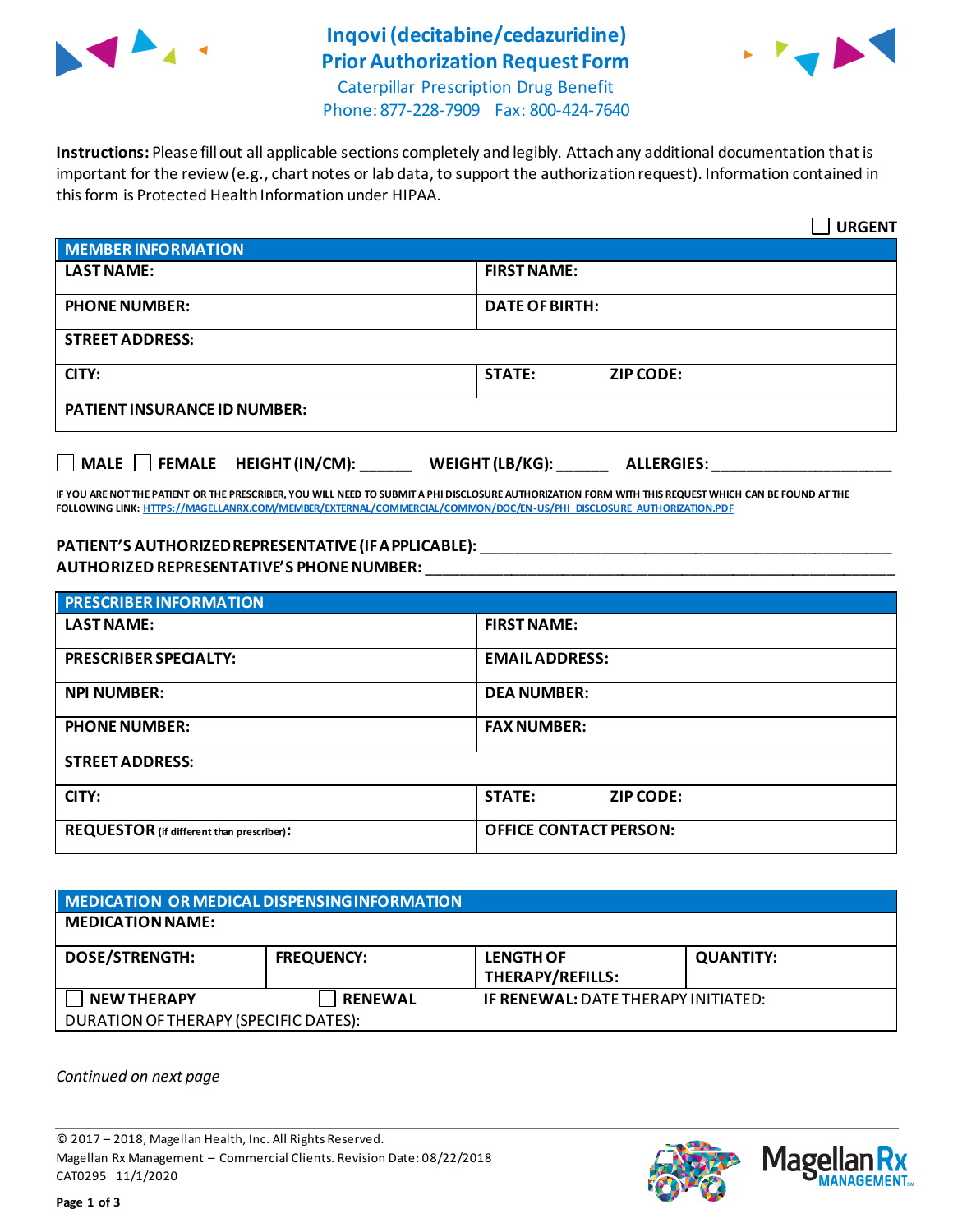

## **Inqovi(decitabine/cedazuridine) Prior Authorization Request Form**

Caterpillar Prescription Drug Benefit Phone: 877-228-7909 Fax: 800-424-7640



| MEMBER'S LAST NAME: __________________________________                                                                                                                                                                                                                                                                                                                                                                              | MEMBER'S FIRST NAME: __________                                                                                                                                                                                                                                                                                                                                                                                                                                 |                                                       |  |  |  |
|-------------------------------------------------------------------------------------------------------------------------------------------------------------------------------------------------------------------------------------------------------------------------------------------------------------------------------------------------------------------------------------------------------------------------------------|-----------------------------------------------------------------------------------------------------------------------------------------------------------------------------------------------------------------------------------------------------------------------------------------------------------------------------------------------------------------------------------------------------------------------------------------------------------------|-------------------------------------------------------|--|--|--|
|                                                                                                                                                                                                                                                                                                                                                                                                                                     | 1. HAS THE PATIENT TRIED ANY OTHER MEDICATIONS FOR THIS CONDITION?                                                                                                                                                                                                                                                                                                                                                                                              | $\blacksquare$ YES (if yes, complete below)<br>INO    |  |  |  |
| <b>MEDICATION/THERAPY (SPECIFY</b><br>DRUG NAME AND DOSAGE):                                                                                                                                                                                                                                                                                                                                                                        | <b>DURATION OF THERAPY (SPECIFY</b><br>DATES):                                                                                                                                                                                                                                                                                                                                                                                                                  | <b>RESPONSE/REASON FOR</b><br><b>FAILURE/ALLERGY:</b> |  |  |  |
|                                                                                                                                                                                                                                                                                                                                                                                                                                     |                                                                                                                                                                                                                                                                                                                                                                                                                                                                 |                                                       |  |  |  |
| <b>2. LIST DIAGNOSES:</b><br>ICD-10:<br>$\Box$ Myelodysplastic syndrome(MDS)<br>□ Other diagnosis: _________________________ICD-10_____________________________                                                                                                                                                                                                                                                                     |                                                                                                                                                                                                                                                                                                                                                                                                                                                                 |                                                       |  |  |  |
| 3. REQUIRED CLINICAL INFORMATION: PLEASE PROVIDE ALL RELEVANT CLINICAL INFORMATION TO SUPPORT A<br>PRIOR AUTHORIZATION.                                                                                                                                                                                                                                                                                                             |                                                                                                                                                                                                                                                                                                                                                                                                                                                                 |                                                       |  |  |  |
| <b>Clinical Information:</b><br>Is this drug being prescribed to this patient as part of a treatment regimen specified within a sponsored clinical<br>trial? $\square$ Yes $\square$ No<br>Does the patient's MDS IPSS-R Prognostic Risk Score equal GREATER THAN 1.5? $\Box$ Yes $\Box$ No<br>Is patient's MDS categorized as IPSS-R low, intermediate-1, intermediate-2, or high risk MDS(includes CMML)?<br>$\Box$ Yes $\Box$ No |                                                                                                                                                                                                                                                                                                                                                                                                                                                                 |                                                       |  |  |  |
| Has patient been treated with chemotherapy in the past 2 weeks before starting Inqovi? $\Box$ Yes $\Box$ No                                                                                                                                                                                                                                                                                                                         |                                                                                                                                                                                                                                                                                                                                                                                                                                                                 |                                                       |  |  |  |
| Has patient been treated with 2 or more courses of decitabine or azacytidine? $\Box$ Yes $\Box$ No                                                                                                                                                                                                                                                                                                                                  |                                                                                                                                                                                                                                                                                                                                                                                                                                                                 |                                                       |  |  |  |
| Is patient also diagnosed with acute myeloid leukemia(AML)? $\Box$ Yes $\Box$ No<br>Are there any other comments, diagnoses, symptoms, medications tried or failed, and/or any other information the<br>physician feels is important to this review?                                                                                                                                                                                |                                                                                                                                                                                                                                                                                                                                                                                                                                                                 |                                                       |  |  |  |
|                                                                                                                                                                                                                                                                                                                                                                                                                                     |                                                                                                                                                                                                                                                                                                                                                                                                                                                                 |                                                       |  |  |  |
| Please note: Not all drugs/diagnosis are covered on all plans. This request may be denied unless all required<br>information is received.                                                                                                                                                                                                                                                                                           |                                                                                                                                                                                                                                                                                                                                                                                                                                                                 |                                                       |  |  |  |
| ATTESTATION: I attest the information provided is true and accurate to the best of my knowledge. I understand that<br>the Health Plan, insurer, Medical Group or its designees may perform a routine audit and request the medical<br>information necessary to verify the accuracy of the information reported on this form.                                                                                                        |                                                                                                                                                                                                                                                                                                                                                                                                                                                                 |                                                       |  |  |  |
|                                                                                                                                                                                                                                                                                                                                                                                                                                     | Prescriber Signature or Electronic I.D. Verification: ___________________________                                                                                                                                                                                                                                                                                                                                                                               | Date:                                                 |  |  |  |
| and arrange for the return or destruction of these documents.                                                                                                                                                                                                                                                                                                                                                                       | <b>CONFIDENTIALITY NOTICE:</b> The documents accompanying this transmission contain confidential health information that is legally privileged. If<br>you are not the intended recipient, you are hereby notified that any disclosure, copying, distribution, or action taken in relian ce on the contents<br>of these documents is strictly prohibited. If you have received this information in error, please notify the sen der immediately (via return FAX) |                                                       |  |  |  |
| © 2017 - 2018, Magellan Health, Inc. All Rights Reserved.                                                                                                                                                                                                                                                                                                                                                                           |                                                                                                                                                                                                                                                                                                                                                                                                                                                                 |                                                       |  |  |  |

Magellan Rx Management – Commercial Clients. Revision Date: 08/22/2018 CAT0295 11/1/2020